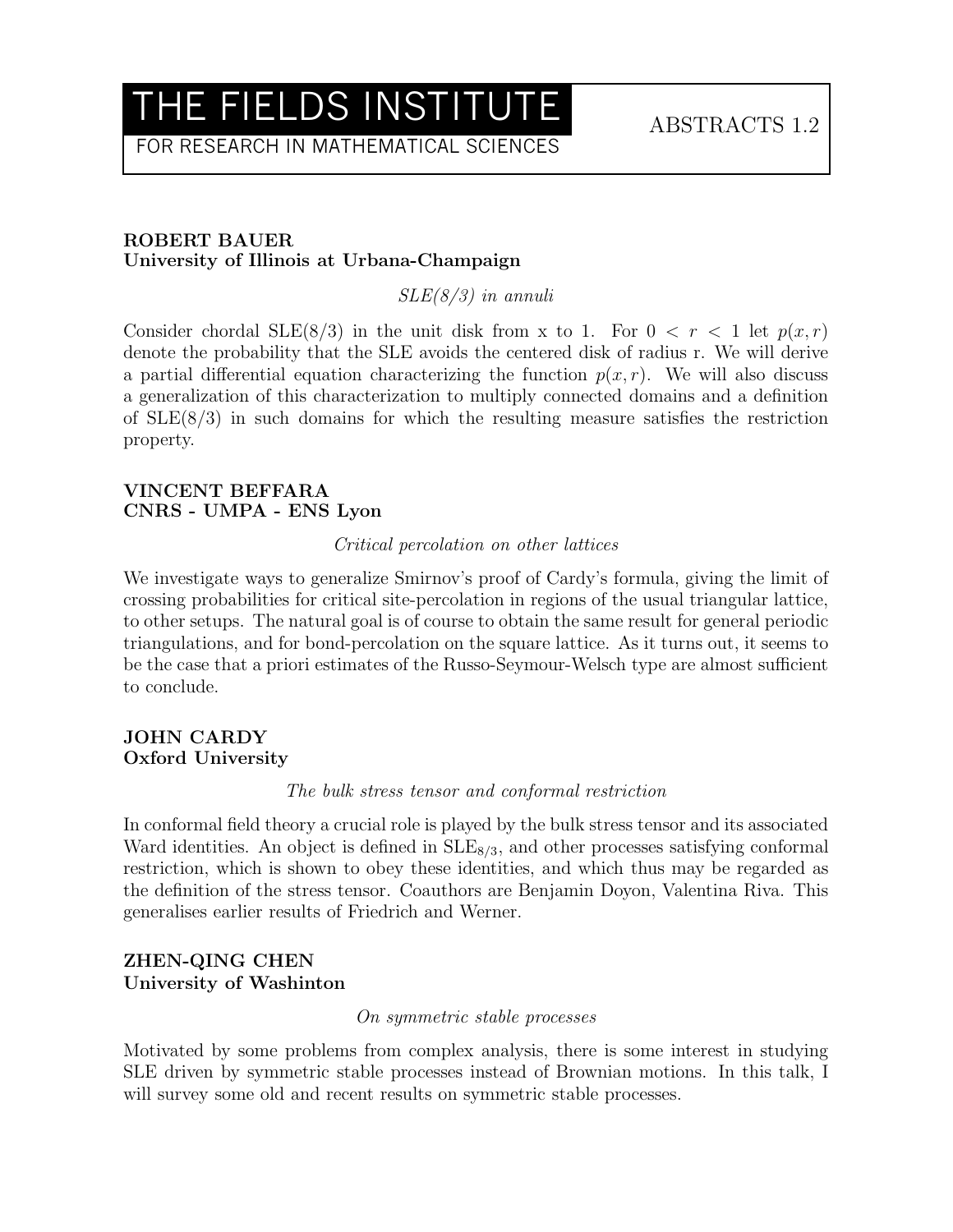## THE FIELDS INSTITUTE ABSTRACTS 1.2

FOR RESEARCH IN MATHEMATICAL SCIENCES

## JULIEN DUBEDAT Courant Institute

## Commutation of SLEs

In cases where a single interface converges to SLE (eg percolation), it is interesting to consider the joint scaling limit of several interfaces. Such scaling limits should satisfy a simple "commutation" condition. Solutions to this condition are classified and to some extent made explicit. Applications to percolation and SLE in multiply connected domains are given.

#### BERTRAND DUPLANTIER Theoretical Physics, Saclay

### SLE and Quantum Gravity

We present the elements of the approach to SLE via Quantum Gravity. The standard KPZ map is extended by duality to a map which commutes with the duality properties of the  $SLE(kappa)$  process. Quantum gravity equivalences between random paths in the standard plane are derived in this way, with applications to the  $SLE(kappa, rho)$  process, to contact exponents between paths, and to hiding exponents for Brownian paths and selfavoiding walks.

### NAM-GYU KANG Massachusetts Institute of Technology

On the quantitative boundary behavior of SLE

We will derive Makarov's law of iterated logarithms for SLE. As a consequence, we will compare the harmonic measure to the Hausdorff measure associated with a logarithmicoexponential function. We will also discuss (pre-)Schwarzian derivatives of SLE, Hölder exponent of  $\text{SLE}_{\kappa}$  ( $\kappa \neq 4$ ), and the exceptional set of SLE<sub>4</sub>.

#### MICHAEL KOZDRON University of Regina

#### Loop-erased random walk and Fomin's identity

In this talk, I will outline the recent proof of a 2001 conjecture of S. Fomin concerning a relationship between crossing probabilities of two-dimensional loop-erased random walk and planar Brownian motion. This conjecture was proved by establishing estimates of random walk exit probabilities in simply connected subsets. These estimates can also be used to give a quick derivation of a crossing exponent for loop-erased walk first proved by R. Kenyon in 2000. This talk is based on joint work with Greg Lawler.